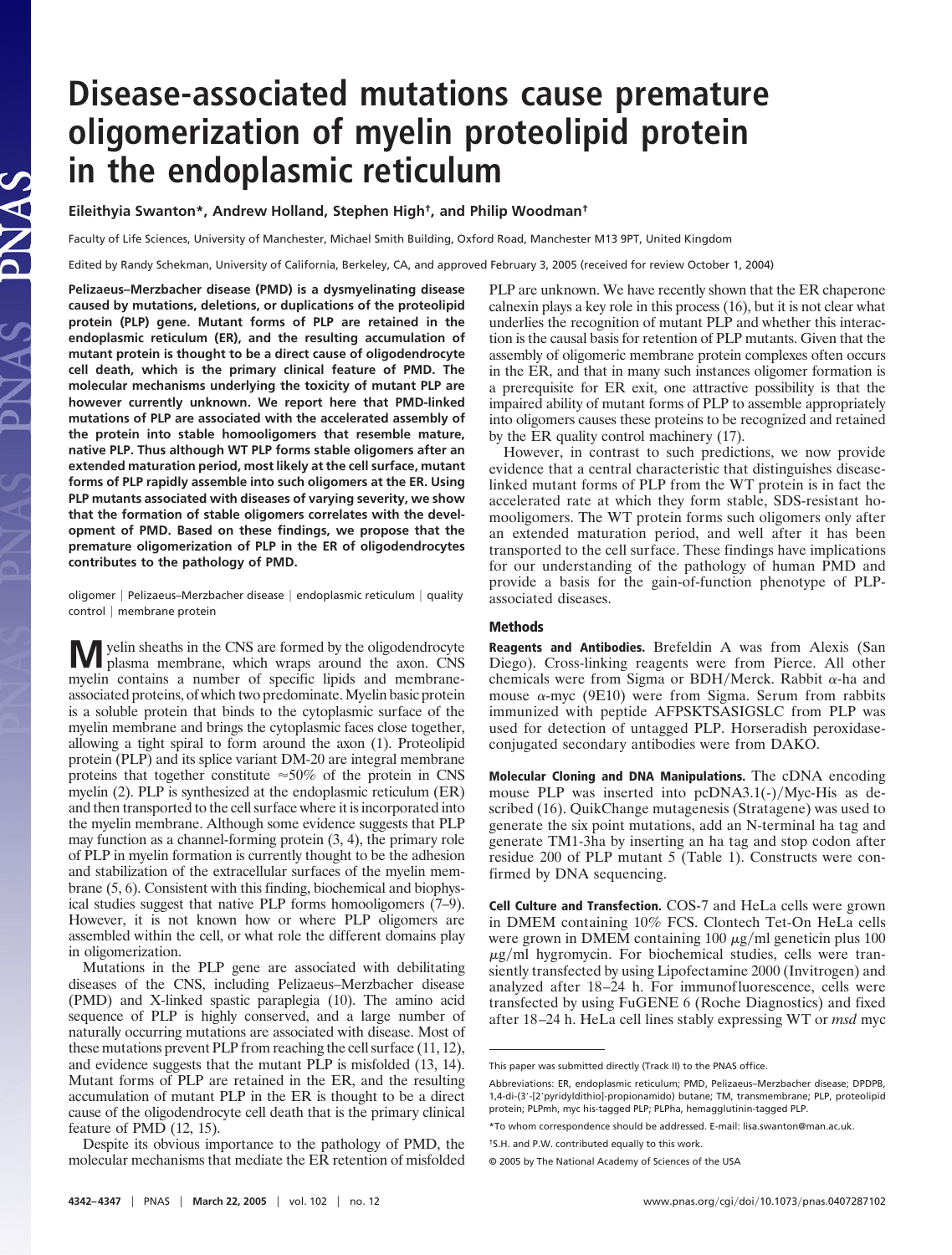#### **Table 1. Missense mutations used in this study**

| Mutation      | Substitution      | Phenotype |
|---------------|-------------------|-----------|
|               | <b>H36P</b>       | Severe    |
| $\mathcal{L}$ | T181P             | Severe    |
| 3             | $A242V$ ( $msd$ ) | Severe    |
| 4             | T <sub>155</sub>  | Mild      |
| 5             | 1186T             | Mild      |
| 6             | P215S             | Mild      |

his-tagged PLP (PLPmh) under the control of a tetracyclin inducible promoter were generated as described (16). Expression was induced by 1  $\mu$ g/ml deoxycyclin, and cells were analyzed after 18–24 h.

**SDS**-**PAGE and Western Blotting.** Crude myelin membranes were prepared from porcine brains as described (18). Cells were grown and transfected or induced in 12-well dishes and harvested after 18–24 h unless stated otherwise. Cells were rinsed twice with PBS, incubated with 10 mM iodoacetamide in PBS for 15 min at 4°C, and then rinsed twice with PBS and lysed in SDS/PAGE sample buffer [25 mM Tris, pH  $6.8/1\%$  SDS/ $0.05\%$ bromophenol blue/5% (wt/vol) glycerol/100 mM DTT]. Samples were incubated at 95°C for 5 min or 70°C for 10 min and then loaded onto 12% polyacrylamide gels containing 0.1% SDS. Gels were transferred to Hybond C membrane (Amersham Pharmacia) and immunoblotted by using an enhanced chemiluminescence system.

**Blue Native Gel Electrophoresis.** Cells expressing PLPmh were rinsed twice with PBS and solubilized with 0.5–2% *N-*dodecylmaltoside. Samples were incubated on ice for 1 h with vortexing and then centrifuged at  $16,000 \times g$  for 10 min. One microliter of sample buffer {100 mM Bistris ([bis(2-hydroxyethyl)amino]tris(hydroxymethyl)methane), pH 7.0/500 mM 6-aminocaproic acid-5% (wt/vol) Coomassie brilliant blue G250} was added to 10  $\mu$ l of the cell lysate, and samples were loaded onto a 6–16% polyacrylamide gradient gel (19).

**Coimmunoprecipitation.** Cells stably expressing PLPmh were transfected with hemagglutinin-tagged PLP (PLPha) in 10-cm dishes and harvested 18–24 h later. Cells were rinsed twice with PBS, incubated with 10 mM iodoacetamide in PBS for 15 min at 4°C, or cross-linked as described below, and then rinsed twice with PBS and solubilized with standard immunoprecipitation (IP) buffer (16). Samples were incubated on ice for 1 h with vortexing and then centrifuged at  $16,000 \times g$  for 10 min. The supernatant was split in half, incubated with  $\alpha$ -epitope tag antibody or species-matched control overnight at 4°C, and then 20  $\mu$ l of protein A Sepharose was added and samples were rotated at 4°C for 3 h. Beads were washed three times, and samples were analyzed by SDS/PAGE and Western blotting.

Gel Filtration. Cell lysates were prepared as above, and  $50 \mu l$  were separated on a Superdex 200 PC 3.2/30 column (Amersham Pharmacia) in IP buffer. Twenty-seven fractions (80  $\mu$ l) were collected and analyzed by SDS or blue native gel electrophoresis, or immunoprecipitated with  $\alpha$ -myc or control antibody as described above.

**Cross-Linking.** Cells were rinsed twice with PBS and then incubated for 10 min at room temperature with 0.25 mM 1,4-di-(3'-[2' pyridyldithio]-propionamido) butane (DPDPB) in PBS. DP-DPB cross-links adjacent proteins by means of the –SH groups of free cysteines and is cleavable by reducing agents. Cells were rinsed twice with PBS and then incubated for 10 min on ice with



**Fig. 1.** Structure and subcellular distribution of WT PLP. (*A*) Crude myelin extracts were analyzed by SDS/PAGE and Western blotting with a PLP-specific serum or the corresponding preimmune sera. (*B*) Diagram depicting the topology of PLP. Palmitoylation sites are shown by squiggles, disulfide bonds are shown by lines, and point mutations used in this study are shown by numbers 1–6. Mutations associated with mild PMD are in filled circles, and those associated with severe disease are in open circles. (*C*) COS-7 cells transiently transfected with WT PLPmh were stained with  $\alpha$ -myc followed by a FITC-conjugated secondary antibody. (Scale bar: 20 μm.) (D) Lysates of cells transfected with WT PLPmh were analyzed by Western blotting with  $\alpha$ -myc.

5 mM cysteine to quench the cross-linking reactions, before IP as described above.

**Indirect Immunofluorescence Microscopy.** Cells were fixed by using cold methanol, and immunofluorescence microscopy was performed as described (16).

### **Results**

**Endogenous PLP Forms Stable SDS-Resistant Oligomers in Myelin.** We first examined the oligomeric status of WT endogenous PLP in myelin. When analyzed by reducing SDS/PAGE followed by Western blotting with PLP antisera, we found that a large proportion of PLP in a crude brain membrane extract was present in higher molecular weight complexes (Fig. 1*A*, lane 2). The existence of high molecular weight forms of PLP has been noted by several investigators, and purified PLP monomers can assemble into SDS-resistant homooligomers (7). Assuming that these higher molecular weight species represent PLP homooligomers, their apparent molecular masses of  $\approx 40$  and 60 kDa would correspond to dimers and trimers respectively.

**Formation of SDS-Resistant Oligomers Occurs Slowly.** To examine the effect of disease-associated mutations on the oligomerization of PLP, we used an established cellular expression system (16). Myc/His-6 (mh) or ha epitope tags were added to the C terminus of PLP (Fig. 1*B*) to facilitate analysis. We have previously shown that the topology and folding of epitope-tagged PLP is similar to that of the untagged protein (16). When expressed in COS-7 cells, WT PLPmh was transported to the cell surface as expected (Fig. 1*C* and ref. 16). However, when lysates of cells expressing WT PLPmh were analyzed by SDS/PAGE and Western blotting, the expressed protein migrated almost exclusively as a monomer (Fig. 1*D*, lane 1). Similar results were obtained when WT PLPmh was expressed in HeLa cells (Fig. 1*D*, lane 2), and with WT PLP possessing a C-terminal ha tag (not shown).

To determine whether WT PLP forms less stable oligomers that are labile during SDS/PAGE when expressed in cultured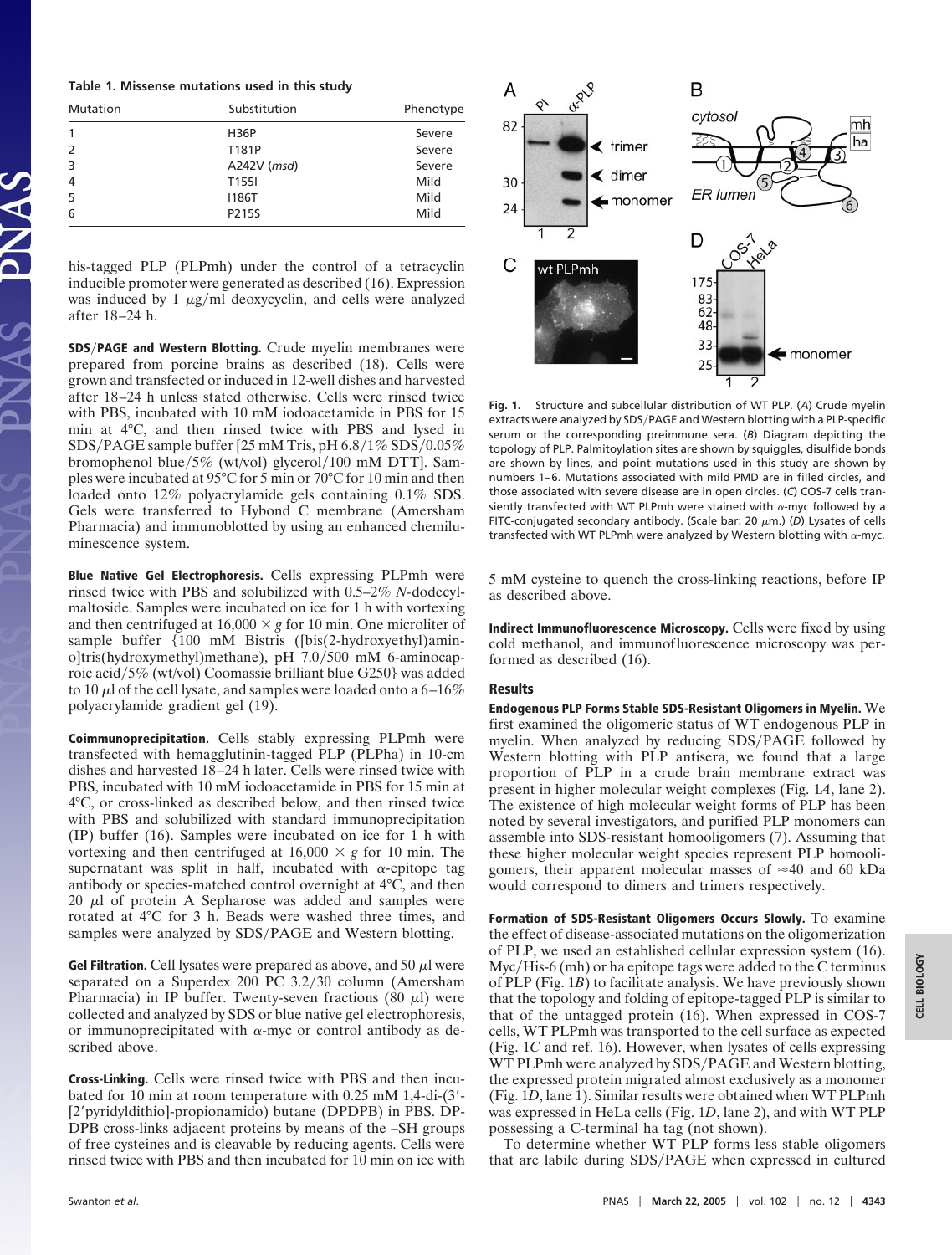

**Fig. 2.** Oligomerization of WT PLPmh. (*A*) COS-7 cells transfected with WT PLPmh were solubilized with the indicated concentration of *N-*dodecylmaltoside (DDM) and analyzed by blue native gel electrophoresis and Western blotting with  $\alpha$ -myc. (*B*) Cells stably expressing WT PLPmh were transfected with WT PLPha, solubilized, and immunoprecipitated with  $\alpha$ -ha or control (ctl) antibody. Fifty percent of the lysate used for IP is present in lane 3. Lanes 4 and 5 show cells that were cross-linked with DPDPB before IP. Immunoprecipitated material was analyzed by Western blotting with  $\alpha$ -myc. Fragments of the IP antibody heavy chain are visible at the top of the panel. (*C*) A stable cell line was induced to express WT PLPmh for the time indicated, and lysates were analyzed by SDS/PAGE and Western blotting with  $\alpha$ -myc. Several different exposures were quantified by densitometry, and the dimer:monomer ratio was calculated.

cells, blue native gel electrophoresis was performed (Fig. 2*A*). This analysis revealed that the majority of WT PLPmh expressed in COS-7 cells was indeed present in higher molecular weight complexes (Fig.  $2A$ , lanes  $1-3$ ) as seen in myelin by SDS/PAGE (Fig. 1*A*). These complexes most likely also correspond to dimers and trimers, although the different conditions of electrophoresis and a significant shift in molecular weight due to the epitope tag do not allow direct comparison. To substantiate that these complexes were indeed PLP homooligomers, we performed coimmunoprecipitation experiments under nondenaturing conditions. When WT PLPmh and WT PLPha were coexpressed and the PLPha was immunoisolated by means of its ha tag, PLPmh was specifically coimmunoprecipitated with anti-ha and not with a control antibody (Fig. 2*B*, compare lanes 1 and 2). The efficiency of coimmunoprecipitation increased significantly if PLP oligomers were stabilized by covalent cross-linking before solubilization by using the thiol-cleavable cross-linker DPDPB (Fig. 2*B*, lane 4), indicating that PLP oligomers are normally present in intact membranes but lack the distinctive stability of the endogenous PLP oligomers present in myelin.

This reduction in stability could reflect a requirement for oligodendrocyte-specific factor(s) necessary for the stabilization of PLP oligomers. Alternatively, the formation of stable oligomers may be a slow process requiring a prolonged maturation period. To address this issue, we generated stable cell lines expressing WT PLPmh under the control of an inducible promoter. Cells were induced to express WT PLPmh for increasing periods of time, and the formation of SDS-resistant oligomers was assessed by SDS/PAGE and Western blotting. As was seen in transiently transfected cells, 24 h after induction, WT PLPmh migrated almost exclusively as a monomer (Fig. 2*C*, lane 2). However, after 48 h, SDS-resistant oligomers of WT PLPmh could be clearly seen (Fig. 2*C*, lane 3), and, by 96 h, this proportion had increased further (Fig. 2*C*, lane 4). The majority of these oligomers were putative dimers, although some trimers were also observed (Fig. 2*C*, lane 4). Immunofluorescence microscopy confirmed that essentially all of the WT PLPmh was localized to the cell surface at these times (not shown). Given the very rapid rate at which PLP is transported (20), it is likely that oligomeriztion occurred well after arrival of the protein at the cell surface. In addition, biotinylation experiments revealed that the stable oligomers of WT PLP were present at the cell surface, suggesting that they were formed by correctly folded protein (Fig. 5, which is published as supporting information on the PNAS web site). These results demonstrate that, in this system at least, the assembly of SDS-resistant oligomers of WT PLP occurs relatively slowly. Because the endogenous PLP found in myelin is also present in SDS-resistant oligomers (although a greater proportion is in trimers), these complexes are most likely en route to the final native conformation of PLP.

## **Disease-Associated Mutant Forms of PLP Rapidly Form SDS-Resistant**

**Oligomers.** A large number of naturally occurring missense mutations in PLP have been identified, and these are associated with disease of varying severity (10). A particularly well studied mutation, the *msd* allele, which causes severe disease in transgenic mice, is the substitution of a valine for an alanine at position 242 in the fourth transmembrane (TM) domain (Fig. 1*B* and Table 1, mutation 3). In contrast to WT PLPmh, *msd* PLPmh was retained in the ER of transfected COS-7 cells (Fig. 3*A* and ref. 16). We next examined the ability of this mutant form of PLPmh to form SDS-resistant oligomers when expressed in COS-7 cells. Remarkably, in contrast to WT PLPmh (Fig. 3*B*, lane 1), the majority of the expressed *msd* PLPmh was present in SDS-resistant oligomers within 24 h of transfection (Fig. 3*B*, lane 2). These oligomers were most likely dimers and trimers, similar to those formed by endogenous PLP in myelin (compare Fig. 1A; note that the myc/His tag causes a significant shift in molecular weight).

These data suggested that, in contrast to our original hypothesis, mutant PLP forms stable oligomers much more rapidly than the WT protein. To determine whether this propensity to oligomerize into stable structures is an inherent property of all mutant forms of PLP, or a specific feature of the *msd* mutant, we generated five additional disease-associated mutations (Fig. 1*B* and Table 1). These mutations are located at different positions throughout the primary sequence of PLP (Fig. 1*B*) and ensured that we examined the effect of mutating different regions of the polypeptide. Immunofluorescence microscopy confirmed that all mutants were located in the ER of transfected COS-7 cells (not shown). Strikingly, each of the different mutant proteins migrated primarily as higher molecular weight complexes by SDS-PAGE (Fig. 3*C*, lanes 2–7), in contrast to WT PLPmh (Fig. 3*C*, lane 1). Therefore, the tendency to form SDS stable oligomers is characteristic of a range of different disease-associated PLP mutants.

To examine the kinetics with which mutant PLP forms stable oligomers, a stable cell line was induced to express *msd* PLPmh for short periods of time, and the extent of oligomer formation was examined by SDS/PAGE and Western blotting. SDS-resistant oligomers were apparent after just 2 h and appeared with a similar time course to the monomer (Fig. 3*D*, lanes 1–4). Moreover, the ratio of oligomer:monomer did not alter substantially over a 16-h period. These results clearly show that *msd* PLPmh assembles into stable oligomers much more rapidly than the WT protein. It is important to note that the cell lines expressing WT and *msd* PLPmh synthesize similar levels of these proteins (16), ruling out any nonspecific effect of differing protein concentration.

To demonstrate that the SDS-resistant complexes formed by mutant PLP are indeed homooligomers, we generated a higher molecular weight version of the protein by introducing artificial N-glycosylation sites into the first (CHO1, Asn 47) or second (CHO2, Asn 222) luminal loop of *msd* PLPha. As shown in Fig. 3*E*, both PLP CHO1 and CHO2 formed SDS-resistant complexes very efficiently. PLP CHO1 was fully glycosylated, resulting in a shift in the molecular weight of the monomeric protein and a corresponding increase in the size of the putative dimer (Fig. 3*E*, lane 3). PLP CHO2 was less efficiently glycoslyated and produced a mixture of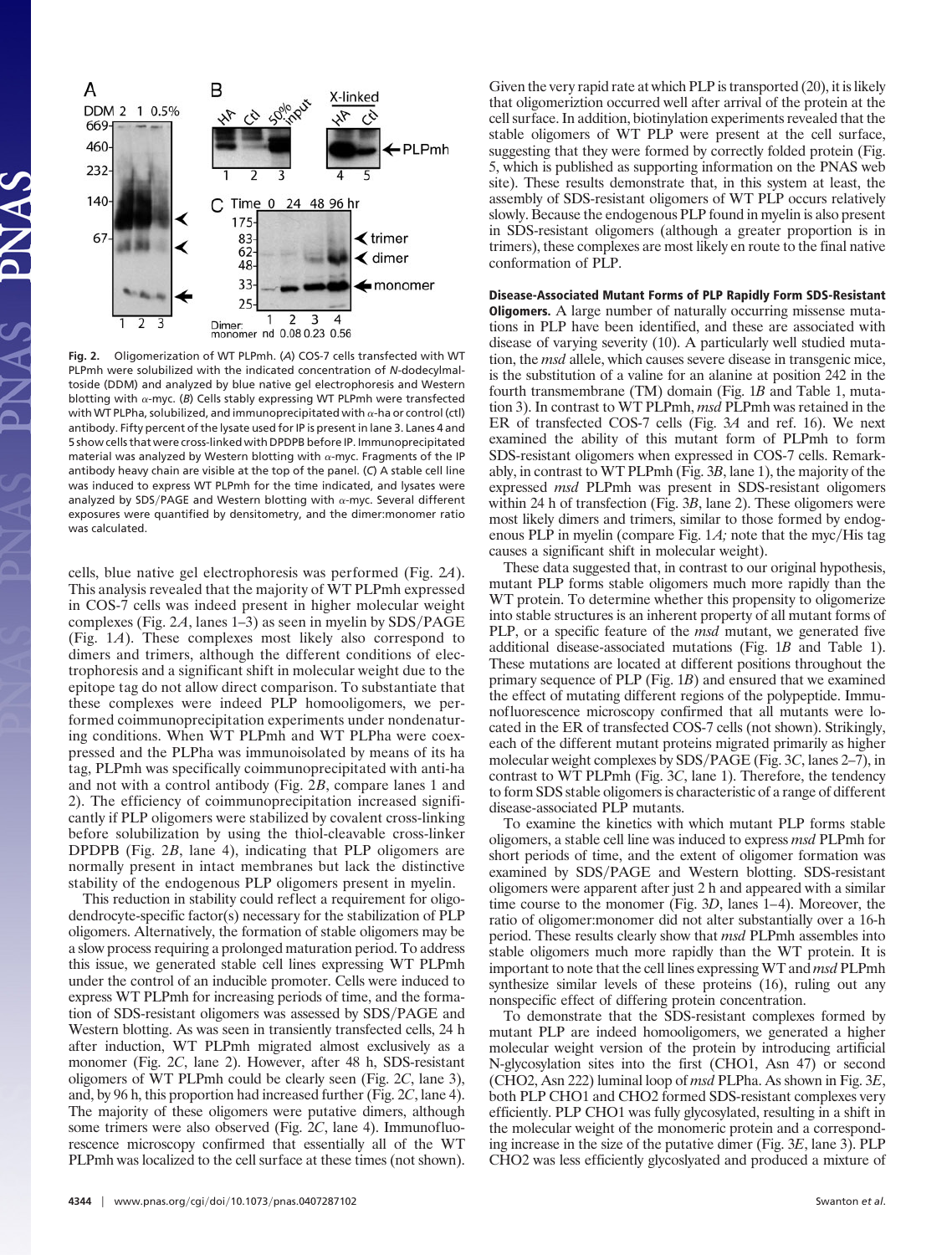

**Fig. 3.** Oligomerization of PLP mutants. (*A*) COS-7 cells transiently transfected with *msd* PLPmh were stained with -myc followed by a FITC-conjugated secondary antibody. (Scale bar: 20 μm.) (Β) Lysates of COS-7 cells transfected with *msd* PLPmh were analyzed by SDS/PAGE and Western blotting with α-myc. (*C*) COS-7 cells were transfected with WT or mutant forms of PLPmh and then analyzed as in *B*. (*D*) A stable cell line was induced to express *msd* PLPmh for the time indicated and then analyzed as in *B*. Note that approximately three times more cell lysate was used here than in Fig. 2*C*. (*E*) Lysates of COS-7 cells transfected with WT or *msd* PLPha, or with *msd* PLPha containing a glycosylation site in the first (*msd* CHO1) or second (*msd* CHO2) luminal loop, were analyzed by SDS-PAGE and Western blotting with  $\alpha$ -ha. The position of glycosylated and nonglycosylated monomeric PLPha is shown by a curly bracket, and dimers are indicated by a square bracket. A dimer composed of glycosylated and nonglycosylated PLP is shown by an asterisk. (*F*) COS-7 cells were transfected as in *C* and then analyzed by SDS/PAGE and Western blotting with  $\alpha$ -myc followed by [<sup>125</sup>I]protein A. PLPmh was quantified by autoradiography, and the amount of SDS-resistant dimer is expressed as a percentage of the total amount of dimer plus monomer. The chart shows the means of two to three independent experiments. The significance of the difference between mutants associated with mild and severe disease was determined by using the independent-samples *t* test. (*G*) COS-7 cells were transfected with TM1-3ha and stained with  $\alpha$ -ha followed by a FITC-conjugated secondary antibody. (Scale bar: 20  $\mu$ m.) (H) COS-7 cells were transfected with WT or *msd* PLPha, or with mutant 5 TM1-3ha and analyzed as in *E*.

glycosylated and nonglycosylated protein (Fig. 3*E*, lane 4). Hence, some of the dimers formed by PLP CHO2 had an intermediate molecular weight (Fig. 3*E*, lane 4, asterisk), being smaller than dimers of glycosylated PLP CHO1 (Fig. 3*E*, lane 3), but larger than dimers of nonglycosylated PLP (Fig. 3*E*, lane 2). Thus, we conclude that these SDS-resistant complexes are homodimers of PLP composed of one glycosylated and one nonglycosylated polypeptide.

**Formation of Stable Oligomers Is Correlated with Disease.** All of the mutant proteins we examined are associated with PMD, and all form SDS-resistant oligomers in the ER. Three of these mutations are associated with severe PMD, and three with milder forms of the disease (Table 1). Enhanced chemiluminescent Western blotting suggested that the mutant proteins might differ in their ability to form stable oligomers (Fig. 3*C*). To provide a more quantitative assessment, we performed Western blotting with [125I]protein A. This analysis revealed that  $>80\%$  of each severe PMD-associated mutant protein was present in SDS-resistant dimers (mean 82.2  $\pm$ 1.3%, Fig. 3*F*). Intriguingly, mutants associated with milder versions of the disease formed these stable oligomers significantly less efficiently [Sig (2-tailed) 0.009], with  $\approx 60\%$  of each mutant protein migrating as a dimer on SDS/PAGE (mean  $57.7 \pm 3.2\%$ , Fig. 3*F*). These results strongly suggest that there may be a link between the formation of stable oligomers of mutant PLP and disease phenotype. To explore this issue further, we constructed a truncated version of PLP mutant 5 (Table 1) lacking the fourth TM domain and most of the large extracellular loop (TM1-3ha). Transgenic mice expressing a slightly shorter polypeptide (lacking TM4, all of the large extracellular loop, and half of TM3), PLPneo, have a very mild phenotype and do not exhibit symptoms of PMD (21, 22). Like full-length PLP mutants, TM1-3ha was localized to the ER when expressed in COS-7 cells (Fig. 3*G*). However, in marked contrast to the full-length mutant PLP, this truncated mutant did not form SDS-resistant oligomers to any significant degree (Fig. 3*H*, compare lanes 2 and 3). This is an important finding that provides further evidence that the formation of stable PLP oligomers in the ER, rather than ER retention, *per se*, is related to the development of PMD.

**SDS-Resistant Oligomers of Mutant PLP Resemble Properly Folded Oligomers.** These results suggest that disease-linked mutations of PLP are associated with the accelerated formation of SDS-resistant oligomers that resemble mature, native PLP. However, an alternative explanation is that these mutants are misfolded and/or aggregated, and coincidentally exhibit similar properties to the WT protein when analyzed under the denaturing conditions of SDS/ PAGE. To exclude this possibility, we characterized in detail the nature of WT and mutant PLP under native conditions.

Detergent solubilized extracts of cells expressing WT PLPmh (for 96 h) or *msd* PLPmh (for 24 h) were separated on a Superdex 200 gel filtration column, and fractions were analyzed by SDS/ PAGE and Western blotting. The SDS-resistant dimers formed by properly folded WT PLPmh eluted predominantly in fractions 9 and 10, whereas the protein that migrated as a monomer on SDS/PAGE had a slightly lower apparent molecular mass and eluted in fractions 10 and 11 (Fig. 4*A*). Although mutant PLP had a more complex elution profile (Fig. 4*B*), the bulk of the protein was present in the form of SDS-resistant dimers that were again concentrated in fractions 10 and 11 (Fig. 4*B*; see also Fig. 6*A*, which is published as supporting information on the PNAS web site). This important finding shows that mutant PLP does not aggregate, and demonstrates that the large majority of mutant PLP oligomers are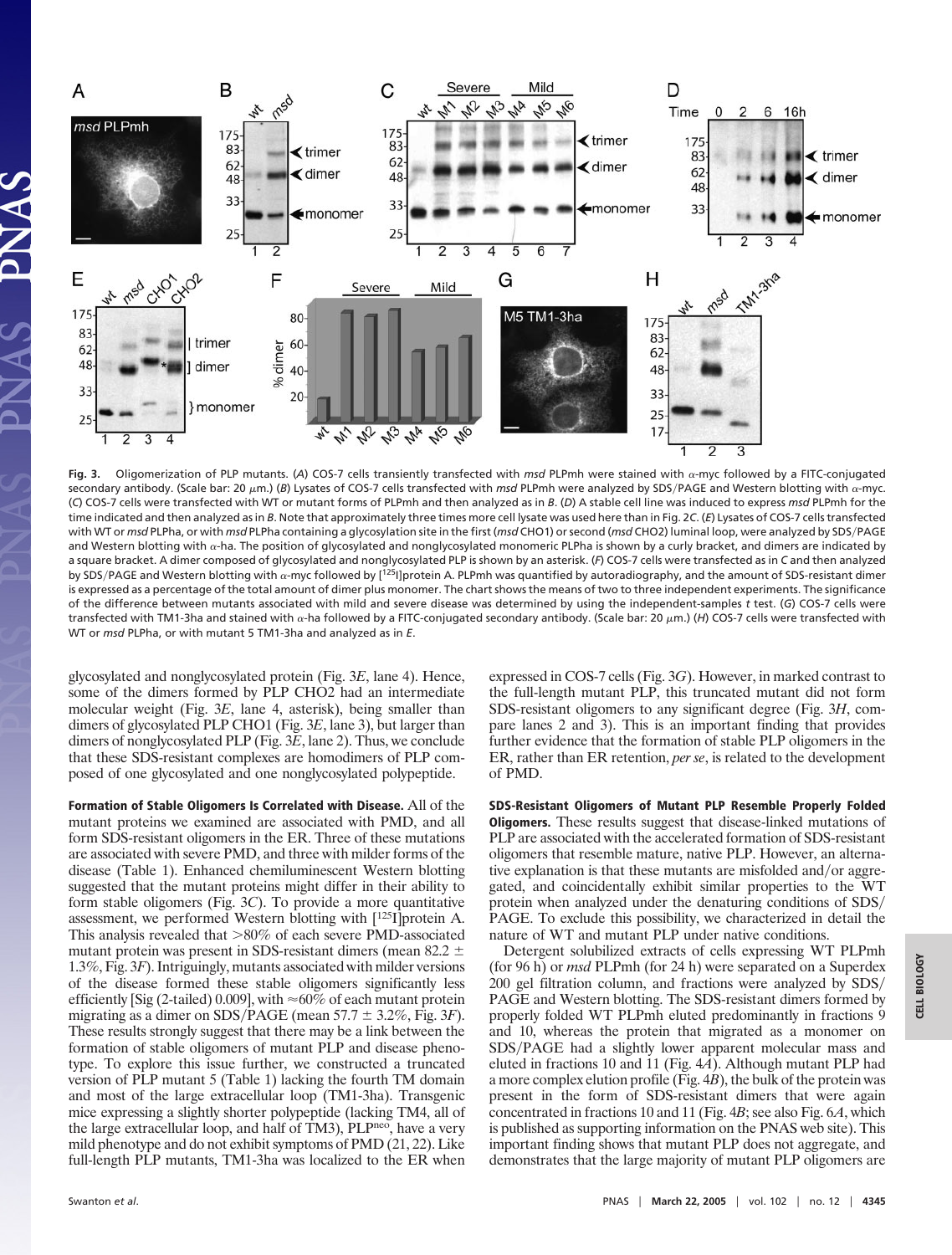

**Fig. 4.** Stable oligomers are not due to prolonged ER retention or aberrant disulfide bonds. (*A* and *B*) Stable cell lines were induced to express WT or *msd* PLPmh for 96 or 24 h, respectively. Lysates were separated on a Superdex 200 column, and fractions were analyzed by SDS/PAGE and Western blotting with  $\alpha$ -myc. The amount of monomer and dimer was quantified by densitometry and is expressed as a percentage of the total amount of monomer-dimer. The chart shows the average of three to four independent experiments. The position of three soluble molecular weight markers is indicated. (*C*) Lysates of cells expressing *msd* PLPmh were separated as in *B*, and fractions 9 and 10 were analyzed by blue native gel electrophoresis and Western blotting with  $\alpha$ -myc. (D) Lysates of cells expressing *msd* PLPmh were separated as in *B*, and fractions 4-7 and 8-11 were pooled and immunoprecipitated with  $\alpha$ -myc or control (ctl) antibody. Immunoprecipitated material was analyzed by Western blotting with a-calnexin. Lanes 5 and 6 show one-thirtieth of the total lysate used for IP. (E) Stable cell lines were induced to express WT or *msd* PLPmh overnight in the presence of 5 μg/ml brefeldin A, and lysates were analyzed by SDS/PAGE and Western blotting with α-myc. (F) COS-7 cells were transfected with WT or *msd* PLPmh, or with WT or *msd* PLPmh in which the ER luminal cysteine residues were replaced with glycine (Cys). Lysates were analyzed as in *A*.

similar in size to those formed by the properly folded WT protein, even when analyzed under native conditions. Consistent with this finding, virtually all *msd* PLPmh was solubilized in a range of nondenaturing detergents (Fig. 6B). Interestingly, a significant peak of larger SDS-resistant dimers and monomers of *msd* PLPmh eluted in fraction 5 (Figs. 4*B* and 6*A*). This peak represented a small fraction ( $\approx$ 10%) of the total PLP and may correspond to protein with a distinct conformation. Blue native gel electrophoresis (Fig. 4*C*) further confirmed that *msd* PLPmh present in fractions 9 and 10 was in similar complexes to the WT protein (Fig. 2*A*), and very little material was in higher molecular weight aggregates.

One characteristic of misfolded proteins is that they associate strongly with components of the ER quality control machinery (17). We have previously shown that some of these components, including calnexin, bind stably to mutant PLP but not the WT protein (16). An explanation of these findings that would be consistent with our gel filtration data is that calnexin binds predominantly to the higher molecular weight pool of *msd* PLP, which corresponds to nonnative protein, but binds less well to the more substantial pool of *msd* PLP that is similar in size to theWT protein. To test this idea, lysates of cells expressing *msd* PLPmh were separated by gel filtration. Fractions 4–7 and 8–11 were pooled and immunoprecipitated with anti-myc or control antibodies, and the immunoisolated material was analyzed by Western blotting with anti-calnexin antibodies. As anticipated, very little calnexin was coimmunoprecipitated with *msd* PLPmh in fractions 8–11 (Fig. 4*D*, lane 4), even though these fractions contained the vast majority of PLP (Figs. 4*B* and 6*A*). In marked contrast, a significant amount of calnexin was coimmunoprecipitated with the minor population of PLP in fractions 4–7 (Fig. 4*D*, lane 2). This result demonstrates that the majority of mutant PLP oligomers do not bind stably to calnexin, supporting our hypothesis that they adopt a conformation that resembles the properly folded protein. In contrast, the stable oligomers that elute in fraction 5 have a distinct ''nonnative'' conformation that is recognized by calnexin. The small amount of calnexin associated with the lower molecular weight fractions probably represents a failure to completely resolve the two pools of PLP by gel filtration chromatography, although we cannot rule out a weak interaction between calnexin and the lower molecular weight pool of *msd* PLP.

**Formation of SDS-Resistant Oligomers Is Not Due to Prolonged ER Retention or Aberrant Intermolecular Disulfide Bonds.** Because PLP mutants are retained in the ER, it was important to establish whether the formation of stable oligomers was simply a consequence of prolonged exposure to the lumen of the ER, which is both an oxidizing environment and contains a variety of molecular chaperones that could promote oligomerization (17). To do this, we artificially retained WT PLPmh in the ER by adding brefeldin A to cells during the induction of protein expression. Although this treatment caused all of the WT PLPmh to be retained in the ER, as judged by immunofluorescence microscopy (data not shown), it did not result in the formation of SDS-resistant oligomers (Fig. 4*E*, lane 1). Under the same conditions, a large proportion of *msd* PLPmh had formed SDS-resistant oligomers (Fig. 4*E*, lane 2).

The large extracellular/ER luminal loop of PLP contains four cysteine residues thought to form intramolecular disulfide bonds in the mature protein (Fig. 1*B*). Misfolded proteins have a tendency to form disulfide bonded aggregates (ref. 23 and references therein). This is not the case for mutant PLP, which has the same mobility under reducing and nonreducing conditions (Fig. 6*C*). However, some misfolded proteins form aberrant intermolecular disulfide bonds that are stable during reducing SDS/PAGE (23). Therefore, it was possible that the stable oligomers we detected